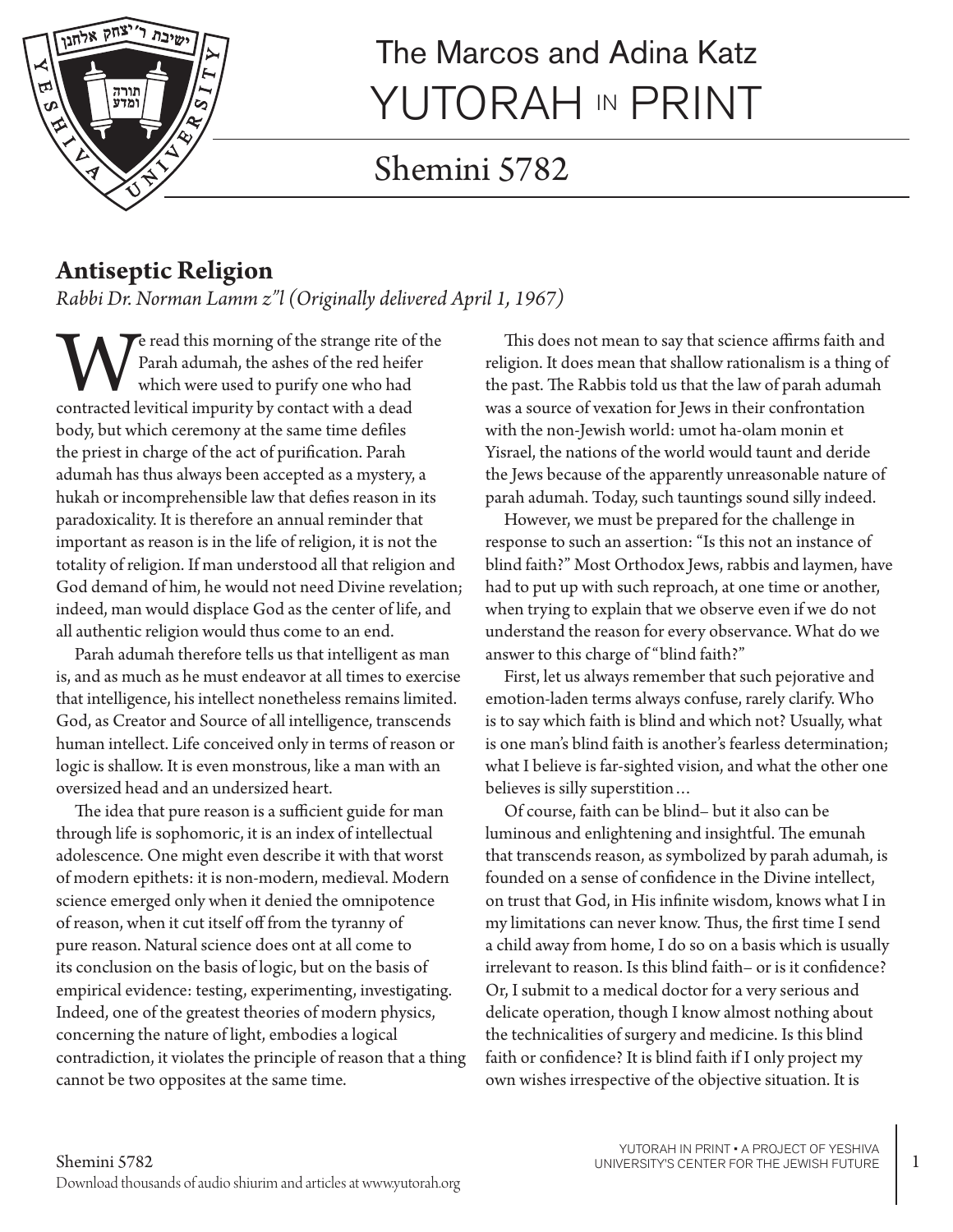confidence if I use a wise intuition, an overview which integrates all the nuances of the situation, and hence is more than merely the facts and reason. *Ezehu hakham, haroeh et ha-nolad*, our Rabbis taught: "Who is the wise man? – one who sees the consequences that will be born from the present situation." A computer cannot do this; only a wise man can.

Certainly, then, man does not live by reason alone, even though reason helps to make order and sense out of life's experiences. Love, hate, fear, ambition, sentiment, friendship, passion, desire, suffering– these are not matters of reason, yet they are the stuff of real life. Similarly, man possesses a religious dimension to his personality, one that cannot be reduced merely to reason or to psychology. This is what Rabbi Shneour Zalman, founder of HaBaD Hasidism, called ahavah tiv'it u-mesuteret, the natural but concealed love for God that inheres in man, and what the great German-Jewish thinker, Isaac Breuer, referred to as ha-tzad ha-hazoni, the prophetic dimension of human personality. And parah adumah reminds us that this religious or spiritual or any other aspect of personality; it is separate, independant, and autonomous as a feature of human life. Without it, we deny man his very humanity and reduce man to nothing more than a biological computer. And religion as such, if it is based only on reason, becomes antiseptic and lacking in drama and depth. Furthermore, it is the kind of religion that cannot really survive a crisis. The great author of "*Ore ha-Hayyim*" has told us, from his personal experience, that when Spanish Jewry was expelled in the fifteenth century, those Jews who observed the Torah and the mitzvot out of faith alone, the simple Jews, were able to demonstrate remarkable heroism and prefer exile and banishment to baptism, whereas the sophisticated Jews, who prided themselves on their knowledge of philosophy and their use of "pure reason" instead of "blind faith," were the first ones to submit to Christian pressure to kiss the cross.

But if so, we face a direct and troubling challenge: does this mean that reason has no role in Judaism? Obviously it does. Furthermore, what of the Jewish rationalists, such as Saadia and Maimonides? Did they not insist that Judaism not only can but should make use of shekel, reason? In fact, the saintly Rabbi Bachya maintained that if a man has the capacity to use reason and philosophy in his religious thinking and does not do so, he commits a sin in the eyes of Torah. How shall we fit this emphasis on reason into

the context of a Judaism which proclaims a law of parah adumah, which speaks of the importance of hukah, which declares the autonomy of emunah?

The answer is that no Jewish thinker ever believed that man can fully understand God and Torah by reason alone, without any assistance from revelation. Parah adumah is the corrective for this, giving man the capacity for intellectual embarrassment, teaching him intellectual modesty. Hasidism used to say that that is why a man should cover his head. Clothing is worn for one of two reasons: either to keep one warm or because of modesty. Our heads are covered not because we fear the climate, but because it is an act of modesty: we cover the cranium to show that no matter how brilliant we are, our intellect nevertheless remains sorely limited before Him, the God of infinite wisdom. Parah adumah similarly teaches us this kind of modesty and prevents us from indulging in intellectual arrogance.

But if we cannot reach God by reason alone, why did the great Sages of Israel in the middle ages devise the classical proofs for God's existence? These proofs, truth to tell, were not potent enough to convince the agnostics,and they were essentially unnecessary for one who already believed– as did these same Sages of Israel. Why then did they offer them? Why did they emphasize the role of shekel, of reason?

The answer that I wish to commend to your attention is one that touches the very foundations of Judaism itself. It is an insight provided to us by the foremost disciples of the late Rav Kook, Rabbi Yaakov Mosheh Charlop, of blessed memory. He teaches us that man has many dimensions to his personality: amongst them, emotion, actions, ethical bent, intellect. Our sacred duty is to reveal God's presence, to make Him manifest, to bring Him into this world on every level and every manner. Man's purpose is: *le'galot et ha-nistar*, to take the potentialities for being aware of God–potentialities and possibilities which inhere in every atom of matter and in every moment of life and in every aspect of personality– and actualize them, expose them, reveal them, bring God to our awareness and to the consciousness of every human being. That is why we must use all dimensions of life to reach Him. We ought to experience Him with our emotions; we ought to act practically so as to build the malkhut shamayim, the Kingdom of Heaven, actualizing the will of God for man and his society; and so too we must understand Him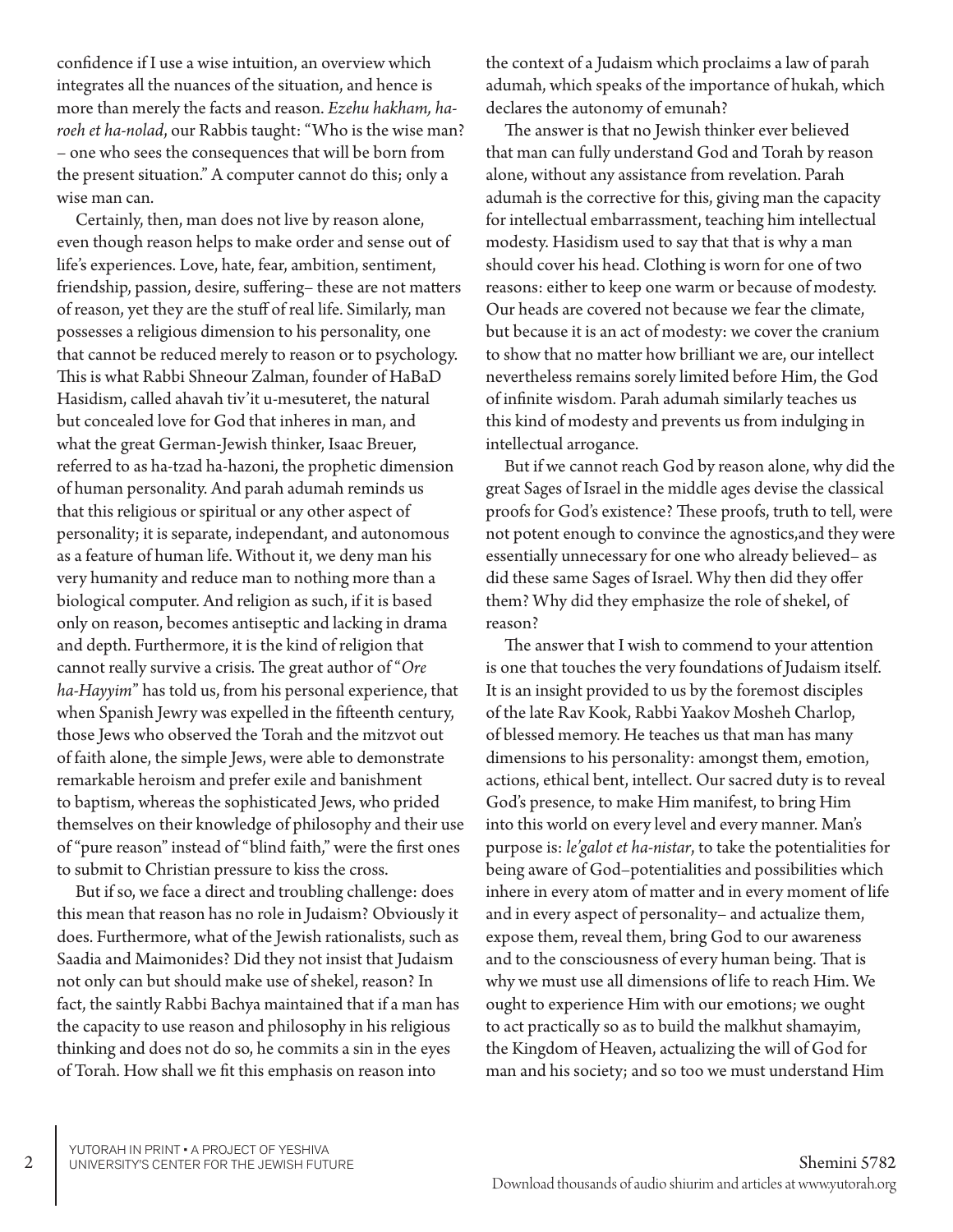rationally and therefore demonstrate His existence through the use of intellect and philosophy. None of these alone is sufficient; all of them together constitute the human paean of praise to the God of all perfection.

This is what parah adumah does for us: by telling us that there is something beyond our reason, it challenges us to reach God by all means, by exercising every aspect and fibre of human personality. It does not deny the value of reason at all; but it tells us that it is not enough to feel Jewish, or to think Jewishly, or to act Jewishly; rather, we must do all three– and even more; it reminds us that the human personality is infinitely rich and multifaceted, and all of it must rise in one great spiraling symphony of devotion to God. Kol atzmotai tomarna, all my bones, each and every aspect of my life and my energy and my time and my personality, must proclaim, "Who is like unto Thee, O Lord?"

The great Rabbi of Kotzk once said: *"Frum iz shlecht,*" to be pious is sometimes to be cruel, for a man of piety is liable to the weakness of self-righteousness which results in insensitivity to the feelings of others. "*Gut iz ni'uf,*" excessive goodness and generosity can lead to immorality, for in goodness I may try to satisfy the whims and passions of another without regard to moral restraint. And, "Klug iz krum," to be bright is often to be crooked, for brilliance frequently degenerates to mere shrewdness or craftiness. Any one of these virtues by itself can prove exceedingly damaging. However, he added, "*Uber frum un gut un klug– dos iz a Yid*!"--but to be pious and good and bright–that constitutes a Jew! No one aspect of personality should be overdeveloped at the expense of any other; all together must rise to the Creator of the world.

Parah adumah is thus not a doctrine of the denial of reason, not a proposition basing faith on absurdity. It appears now in a new meaning, teaching us the inadequacy of any single explanation of man, any single mode of life, any single way of reaching the Almighty. Parah adumah confirms man's marvelous complexity, it affirms the mystery of his personality, it assures us of a religion which is not flat and antiseptic but varied and colorful and deep and comprehensive, and even mysterious. It tells us that man and God meet on many levels, indeed on all levels.

Therefore, no person is ever cut off from God because he was born inadequate in any one aspect of his personality. Some people may be impoverished in their intellect, some in their emotions, some in their ability practically to implement the Divine design for the world; but every one has some opportunity to reach out to Heaven.

It has been asked: should not our special portion of this morning begin with the words *zot hukat ha-parah*, this is the law of the parah adumah, even as we read elsewhere *zot hukat ha-pesah,* this is the law of Passover? Why does our portion begin with the word zot hukat ha-torah, this is the hukah, or law, of all the Torah? I suggest that this is the beauty of Torah itself, that it includes preeminently hukah, the integrating element, the principle that no one aspect of life or character is sufficient, but that all together are required and demanded of us.

A Jew is not a disembodied intellect who does nothing but philosophize: not an ecstatic and ascetic, monastic mystic; not one who believes, and believes that his belief alone will bring him salvation; not an obsessive observer of ritual or ethics who does what he does without feeling or understanding. None of these alone is enough; we need all, and even more than all of these. *Zot hukat ha-torah*– when we have a Torah, we have the principle of *hukah*,

Along with *hokhmah* and *maaseh* and *reggesh*, reason and action and emotion.

And when we have these, we have then achieved wholeness as well as holiness, for both holiness and wholeness are the goal of Torah. *Torat ha-Shem temimah*, the Torah of the Lord is whole, it is perfect and comprehensive. And through our study and observance of Torah we can achieve this wholeness and thus we will discover that Torah is also meshivat nefesh, it restores wholeness to the human soul and personality.

Having understood and experienced this, we shall then learn to appreciate the remainder of that verse: Pikudei ha-Shem yesharim, mesamhei lev, the laws of the Lord are straight, they are meant for the ultimate benefit of man even if man does not understand them at the present, and they make the heart– and the mind and the soul and society– glad and happy.

*Read more at www.yu.edu/about/lamm-heritage.*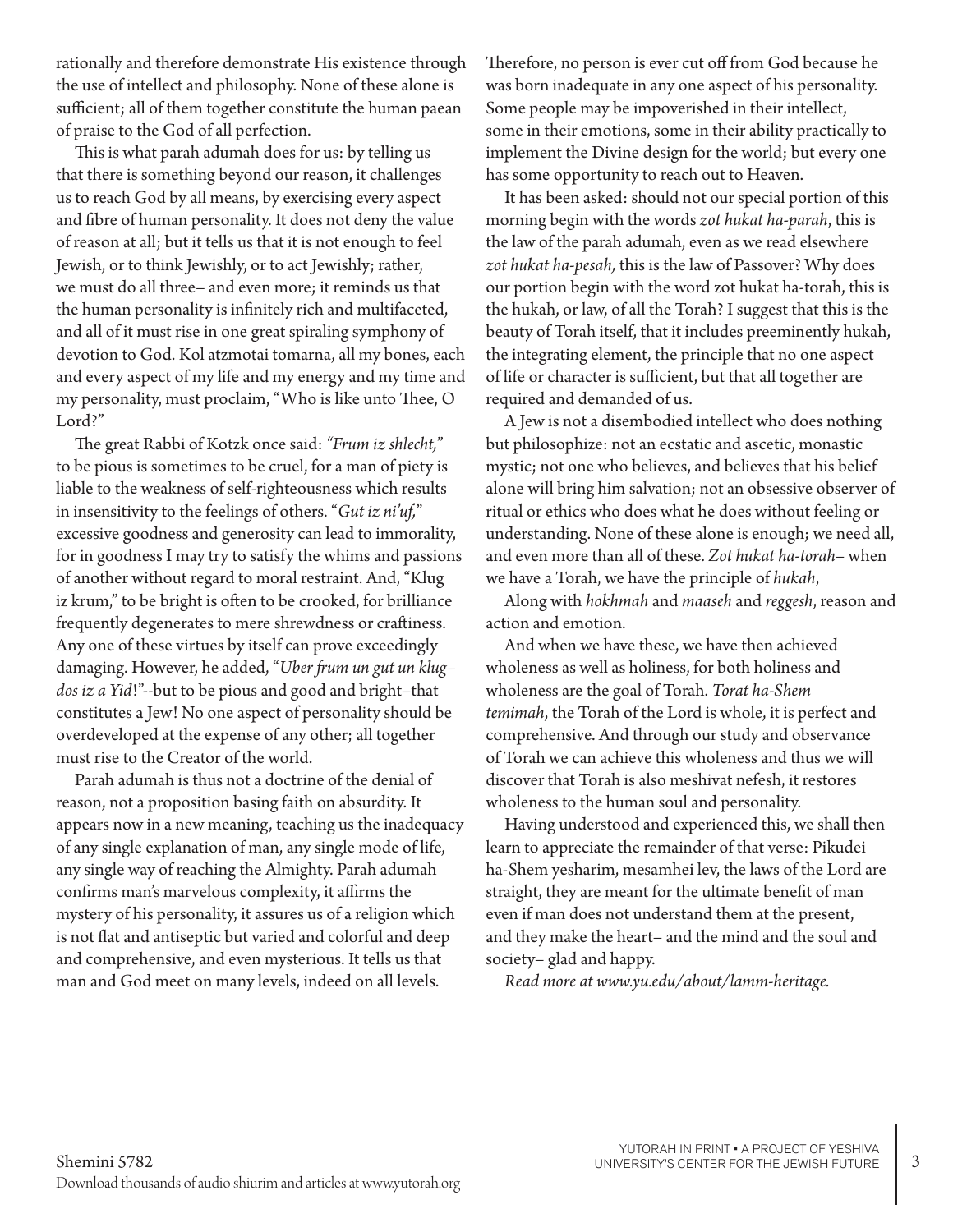### **At the Zoo**  *Rabbi Joshua (The Hoffer) Hoffman z"l*

The first half of this week's parsha deals with the eighth day of the dedication of the mishkan and the events surrounding it. This includes the sacrifices that were brought that day, the death of Nadav eighth day of the dedication of the mishkan and the events surrounding it. This includes the and Avihu, and the laws given following their deaths. The latter part of the parsha deals with the laws of kosher animals, birds and fish, and the laws of forbidden creeping things (sherotzim). At first glance, there seems to be no connection between these two sections of the parsha. However, it is reasonable to assume that there is, indeed, some connection between one part of the parsha and the other. As Rabbi Asher Ben-Zion Buchman notes in his work on the unity of the weekly sidrah, Bedibur Echad, the rabbis did not divide the Torah into fifty-four approximately equal sections, one to be read each Shabbos, based on length, because we find that the parshiyos vary in length from thirty to one hundred seventy-six verses. Therefore, it would seem more logical to say that the division was made on the basis of some thematic unity within each parsha. Why, then, do these laws of kashrus follow the recording of the dedication of the mishkan?

Rabbi Zalman Sorotzkin, in his commentary Oznayim LeTorah, explains that once the Torah recorded all of the sacrifices brought at the inaugural ceremony, the laws of korbonos were basically completed. The Torah therefore wanted to note that the animals permitted for general consumption are more numerous than the limited number that are qualified to be used as sacrifices in the mishkan. This explanation, however, is very technical, and one would think that a topic as important and all-pervasive in Jewish life as forbidden foods would carry a more profound message as far as its relation to the Torah section which precedes it. Rabbi Alexander Simcha Mandelbaum, in his work MiMa'amakim, which is based on the teachings of the Rosh Yeshiva Rabbi Moshe Shapiro of Yerushalayim, cites many sources to show the deleterious effects that the consumption of non-kosher animals has on a person's soul. He concludes that since the mishkan is meant to bring the divine presence down to dwell among the people, the Torah teaches us, after describing in detail the dedication of the mishkan, how to maintain God's divine presence within our daily lives, avoiding foods that prevent Him from dwelling among us. However, according to this

explanation, these laws could just as well have been given at the time of the commandment to build the mishkan. I would like to offer an explanation that, on the one hand, has wider significance than the one offered by Rabbi Sorotzkin, and, at the same time, relates specifically to the moment in time at which these laws were given-after the dedication of the mishkan.

The Midrash Tanchuma to parshas Shemini relates that when God taught Moshe the laws of kosher and non-kosher animals, he held up each animal for Moshe to see, just as he brought all the animals before Adam to look at and give names to. What is the connection between Moshe's learning the laws of kashrus and Adam learning the characteristics of the animal in order to name them? Rabbi Henoch Leibowitz, in his Chidushei HaLeiv, explains that Adam needed to have a clear idea of the nature of the animals in order to give them their appropriate names. In a similar way, Moshe needed to have a clear idea of each animal in order to know how to apply the appropriate laws to each of them. Rabbi Leibowitz concludes that in learning Torah, clarity of understanding is of utmost importance, and one should not hesitate to put in extra effort to clarify even the small details. I believe, however, that there is a deeper significance to the reference in this midrash to God's display of the animals to Adam at the time of creation.

We have mentioned in the past the notion that the exodus from Egypt constituted a recreation of the world, or perhaps a completion, in a spiritual sense, of the original creation of the worlds (for more on this concept, see Netvort to parshas Bo, 5760, available at Torahheights. com). That is why we find, in kabbalistic sources, that the ten plagues brought upon the Egyptians corresponded to the ten sayings with which God created the world. The redemption from Egypt culminated with the giving of the Torah and the subsequent dwelling of the divine presence over the mishkan, as explained by Ramban. Thus, the dedication of the mishkan constituted the spiritual completion of the universe. This idea is reflected in the Midrash Rabbah, cited and expanded upon by Rabbi Gedaliah Schorr in his Ohr Gedaliyohu to parshas Shemini, that God rejoiced on the eight day of the dedication of the mishkan as He rejoiced at the end of the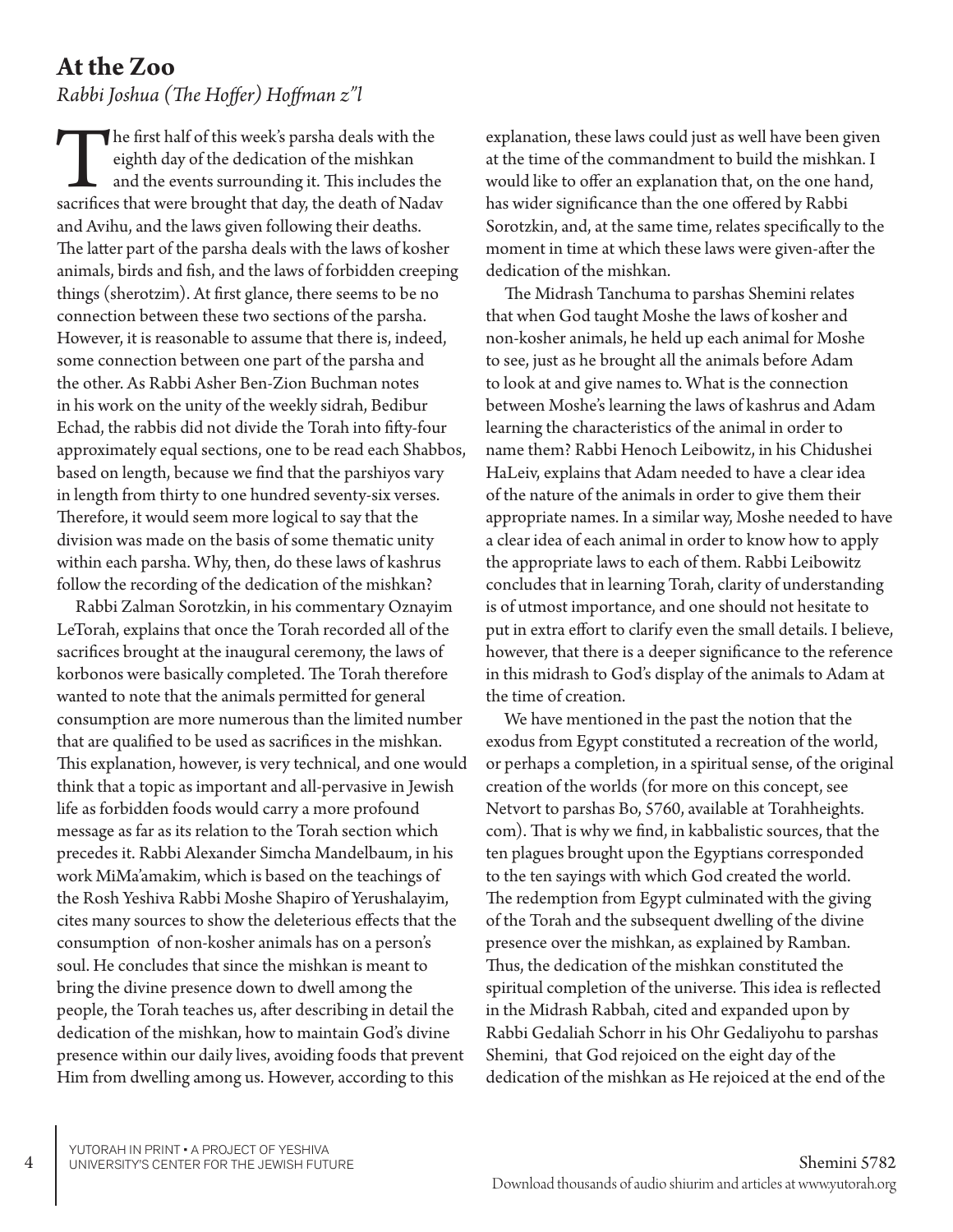original creation of the universe. Seen in this context, we can better appreciate the analogy between God's bringing the animals to Adam to name and His bringing them to Moshe to understand the laws of kashrus.

Ramban in his commentary to parshas Bereishis says that the creation of the universe was completed only after Adam had assigned names to the animals that were brought before him. Although he goes on to explain his comment in a somewhat esoteric way, perhaps we can present it using a different approach. Harvey Cox, in his book The Secular City, writes that when one names something, he is rely defining it, assigning it its function within his universe of discourse. Thus when God brought the animals to Adam to name, He was telling him to understand the place of the animals within his own life. Following this explanation of what happened in regard to Adam, we can perhaps go on to explain that after the completion of the mishkan, which constituted the culmination of the redemption process and the spiritual completion of the universe, there was a need to understand the function of the animal kingdom in that universe in a spiritual sense. For that reason, just as God brought the animals to Adam so that he could define their meaning within his universe, God brought the animals before Moshe, to explain to him the way in which God wants His people to define their function within their spiritual universe.

 Following our explanation of the connection between the two sections of the parsha, perhaps we can say that it also informs the comment of Rashi on the verse at the end of Shemini, "For I am God Who brings you up from the land of Egypt to be a God unto you ; you shall be holy, for I am holy" (Vayikra 11:46). Rashi, noting the use of the word 'ma'aleh' - Who brings you up - rather then 'hamotzi' - who takes you out - cites a teaching of the house of Rabbi Yishmael, brought in the Talmud , Bava Metzia, 61 b. God tells the Jewish people, explains the Talmud, that had He not brought them out of Egypt for any reason other than their not making themselves impure with creeping things (sherotzim), as do the other nations, it would have been sufficient cause for them to have been redeemed. Such abstention, Rashi continues, is an elevation for them, and that is why the expression 'hama'aleh' is used in the verse. This verse comes at the end of the section in Shemini that lays out for the nation which animals, birds and fish they may indulge in and which they nay not. Moreover, the following two verses, the last in parshas Shemini, read, "This is the law of the animal, the bird, every living creature that swarms in the water, and for every creature that creeps on the ground; for distinguishing between the impure and the pure, and the creature that may be eaten and the creature that may not be eaten." Therefore, we can view this comment of the Talmud as referring to this entire section of the parsha. We can then understand this verse as saying that by defining the function of these various living things on the basis of God's Torah and indulging only in those that God permits to us, we are able to bring God's presence into our daily lives, and thereby realize the ultimate purpose of the redemption from Egypt.

### **Between the Keruvim and the Egel**

*Rabbi Assaf Bednarsh (Transcribed and adapted by a talmid from a shiur given in the Gruss Kollel)*

At the beginning of Parshas Shemini, Moshe tells miluim—*Eigel ben bakar le-chatas, etc., etc. ve-shor ve-ayil*  Bnei Yisroel that Hashem commanded them to **L** bring certain korbanos for the eighth day of the *le-shlamim*, etc. Then it says *va-yikchu es asher tziva Moshe el pnei Ohel Moed*. Bnei Yisroel took what Moshe told them and brought it to the Ohel Moed. *Va-yikrevu kol ha-eida ve-ya'amdu lifnei Hashem*—they all stood there waiting for Aharon to do the Avodah. *Va-yomer Moshe: Zeh hadavar asher ta'asu*—this is what Hashem said you should do. *Vayeira aleichem kvod Hashem*—and Hashem's Shechina will appear to you. All the meforshim wonder about this. Bnei Yisroel already brought everything, and now they were just

standing there—there was nothing left for them to do. So why is Moshe telling them that this is what they should do to see the Shechina if they already did everything?

Some Rishonim suggest that some pesukim are out of their chronological order—Moshe told them this previously. But this approach is a bit of a chidush. The Netziv understands this from a philosophical perspective. He says that Moshe was not trying to tell them to do something now. They already did everything. They brought the prerequisite korbanos, and they were just standing there. Says the Netziv: Moshe was trying to give them a philosophical insight. *Zeh ha-davar asher tziva Hashem ta'asu ve-yira'e lachem kvod Hashem.* Now, what are we going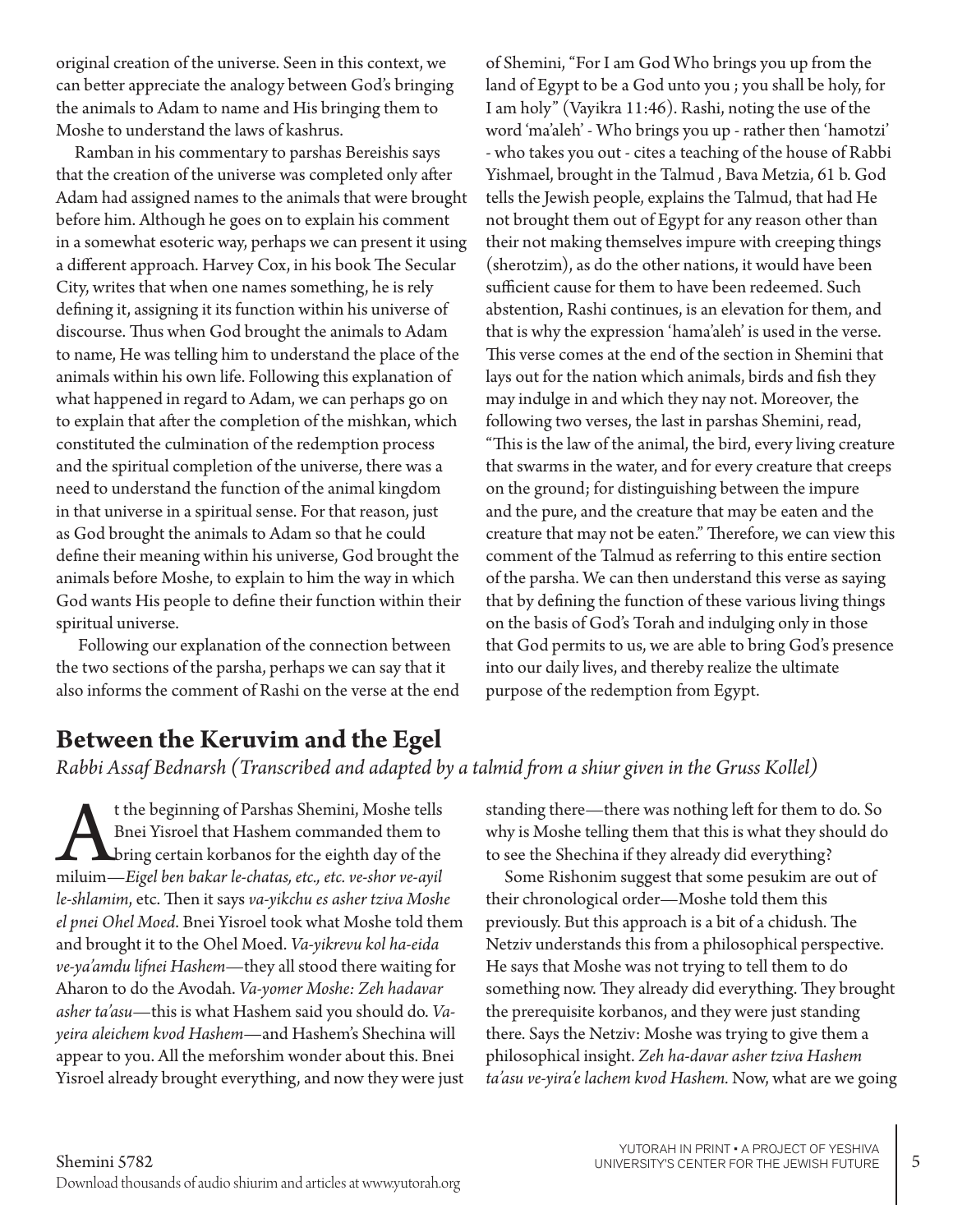to do? We are going to do *asher tziva Hashem*—and then you will see the Shechina. What was Moshe trying to tell them? Netziv sees this in the context of what will happen later in Parshas Shmini. There is an unfortunate death of Nadav and Avihu—after they do something that's not so clear. What did they do wrong? There are so many deyos in the Midrash detailing what they did. But one thing that this plurality of opinions proves is that it's very unclear what it was. But what are all those deyos in the Midrash getting at? What was the yesod of the sin of Nadav and Avihu? So the Pasuk says: *Va-yikchu shtei bnei Aharon, Nadav ve-Avihu, ish machtaso vayitnu bahem eish ve-yasimu aleichem ketores, va-yakrivu lifnei Hashem eis eish zarah asher lo tziva osam* something that Hahsem did not command them. Look at that in the context of the pasuk *Zeh hadavar asher Hashem tziva ta'asu* at the beginning of the Parsha. And Nadav ve-Avihu did *asher lo tziva Hashem*. And that was their mistake. Otherwise, they just brought some ketores—that doesn't seem like such a terrible thing. So Netziv says that you must be incredibly careful with Avodas Hashem. If you have noticed, in Parshas Pikudei—where we have the building of the Mishkan and making of all the keilim and begadim—there is a recurring refrain. Every paragraph ends with *ka'asher tziva Hashem es Moshe.* Somehow, it's important that they did it exactly like Hashem commanded Moshe. Now, our whole lives, we are supposed to be oved Hashem. Why davka here, in the context of the Mishkan, do we have a constant refrain of *ka'asher tziva Hashem es Moshe.* So the answer is very pashut. If we are dealing with theology, with the Mikdash—with bringing Hashem's presence to be among us, so we can have a direct relationship with Hashem—how do you get ruchnious in your life? If you want to be a good person, you know what, there are diverse ways of being a good person. Perhaps, you could use your common sense to figure out how to be more or less a good person. There is value to that. Ok, the more simanim from the Shulchan Aruch you are mekayem, the better. There is a value in being a nice person, and you can figure that out on your own. But when it comes to being oved Hashem, to the Shechina, to the Mikdash; when it comes to the theology of bringing down the Shechina into our lives, what do we really understand about the nature of Hashem? Do we really know the difference between empty enthusiasm and authentic feelings of spirituality? You can't see Hashem. You can't feel Hashem. Hashem is not a physical being. How do we know

the difference between the real presence of Hashem—the kind that leads to living kadosh and tahor lives, brings the world to the way that Hashem created and wanted it to be, brings Mashiach, etc.—and spiritual feelings and excitement that just lead to peculiar and unethical actions that end up destroying kedusha and tahara? How do we know that difference? Is there any human being smart enough to figure it out? I once saw a book, ba-avanoseinu ha-rabim, it was called Everything I Need to Know I Learned in Kindergarten. That book might be true about manners, politeness, basic midos that all philosophers can figure out. Everything I need to know about some parts of life. Maybe, the most basic levels of being a civilized person taka you can learn in kindergarten. But if there is one thing that the Torah is against, it's against that book. What does the Torah teach us? That there is more to life than what you learn in kindergarten. There are amazing heights you can reach in life. There is ruchnius. There is coming close to Hashem. There is bringing Shechina amongst us. There is perfecting the World*—le-taken es Malchus Sha-dai.* You can't learn that in kindergarten. And not only that, but you also can't learn that in Elementary School or in High School. You can't learn that in University, even if you get a Ph.D. Because it is not something that we can figure out on our own. By definition, Hashem is not graspable by human logic. What's the only way we can know how to reach Hashem and bring Hashem into our lives? The answer is: Hashem tells us. Hashem gave us the Torah to remind and reinforce those things that we can figure out on our own like don't kill, don't steal, and honor your parents. But how to bring G-d into our lives is something that a human being can't figure out. If you think that you can understand Hashem, then you don't believe that Hashem is greater than anything a human mind can grasp. The only way we can really bring Hashem into our lives is by following the Halachah (and certain Mesorah). Hashem Himself told us how to bring Him into our lives because He is the only one who understands Himself. And He is the only one who could tell us what authentic spirituality is and what is considered fake spirituality. One is an authentic desire to be a good person and find favor in Hashem's eyes, and one is just people making things up as to what they think would be a nice idea and calling it Avodas Hashem. The only answer to that, *ka'asher tziva Hashem*, is found in Halacha. And that was the problem with the Cheit ha-Eigel. The Kuzari, Ramban, and others ask: What was so bad about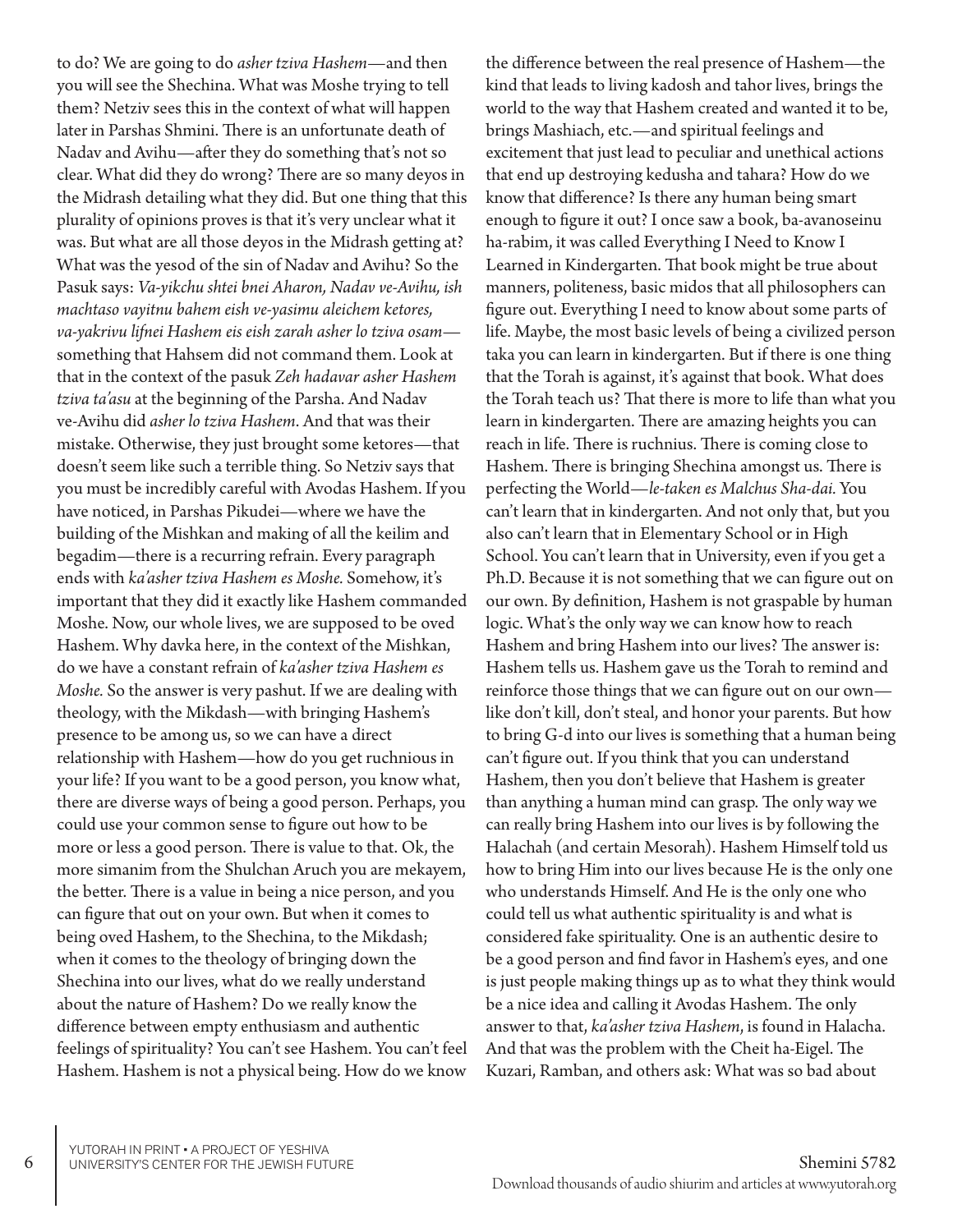the Cheit ha-Eigel? Didn't Hashem tell us to make two golden Cheruvim? They only made one golden calf instead of two golden Cheruvim. So what was so Avodah Zara-dik about it? The answer is very pashut. Because Hashem said that He has it all worked out in His unfathomable machshavos that the golden Cheruvim will lead to authentic spirituality and re'iyas ha-Shechina. If we try doing it our own way, it only leads to the opposite. And we see that the making of the Eigel led to *va-yakumu letzacheik.* Instead of leading to Moreh ha-Mikdash it led to tzchok and kalus rosh. How do you know that one calf leads one way and two Chruvim lead another way? I don't know. However, we have Hashem—who gave us the Torah—to tell us. Because He knows these things. That's why the Mishkan must be a place of *ka'asher tziva Hashem.*  You want to do it in your own life, ok, you can be more or less a good person, and that would be more or less good enough. But in the Mikdash the difference between more or less is equivalent to the difference between the Eigel and the Cheruvim. It's the difference that backfires and turns into a s'chok. And some think that that is authentic spirituality. That's *ka'asher tziva es Moshe.* And that's exactly, says the Netziv, what Moshe said to the people. Moshe wasn't telling them to do anything specific. He was telling them the philosophy behind it. *Zeh ha-davar asher tziva Hashem ta'asu.* We are doing a lot of exciting and interesting-looking things. Do you know what's really holy about them? It's not about how impressive the clothing is or how nice the music is. What's really holy about them is: *ka'asher tziva Hashem.* Hashem gave us these instructions to bring Himself into our lives, and we could not have figured it out on our own. And that was the problem of Nadav and Avihu. They said: We also want to bring ketores—we can figure it out on our own. Figuring it out on your own is nice, and in some realms of life, you could do a pretty good job. But in the Mikdash, figuring it out on your own means *eish zarah*—which is akin to Avodah Zarah. In the Mikdash, it's like walking along the edge of the cliff and falling into an abyss of Avodah Zarah. What Nadav and Avihu did came from a desire for Avodas Hashem. But it was their problematic Avodas Hashem that

led to such a big punishment.

I just want to end by pointing out that this is the tremendous insight of the Beis ha-Levi on the Maftir for this Shabbos—Parshas Parah. Beis ha-Levi refers to a famous stira in Rashi in Parshas Parah. He says that Parah Adumah is a chuka—we don't understand what it means at all. And then, at the end of Parsha's Parah, Rashi says that he learned from Moshe ha-Darshan pshat in Parah Aduma. Parah Aduma is symbolically a mother of the Eigel, which we used to sin (and the Acharonim point out that it brought more death into the world). The mother comes to clean up the mess that her child made. Hence, we offer the Parah Adumah to atone for the chet of Eigel ha-Zachav. Beis ha-Levi asks: If it atones for the chet ha-Eigel then it is not a chet—then it's not a *tzorech chok.* If Rashi gives a nice explanation, why does he also say that we don't understand? And the answer is, that's exactly the point. How do you atone for the chet ha-Eigel? The chet was us saying that we can create our own brand of spirituality. We can have our own rules of Avodas Hashem, our own services, and our own ways of doing things. And we don't have to follow exactly *ka'asher tziva Hashem es Moshe.* We can pretend to bring Hashem into our lives in any way that makes sense to us. That was the chet of the Eigel. What's the only way to be mechaper for the chet ha-Eigel? Not by sacrificing this animal or that animal. No. None of that will do. The only way is to fix what you did wrong. How do you do that? *Zos chukas ha-Torah.* If we do what does not make sense to us just because Hashem commanded us, because Hashem knows better than we do, that would be a tikun of the chet ha-Eigel. Therefore, there is no stira in Rashi. And that's exactly how we are mechaper for the chet ha-Eigel. By showing that we know what the real Avodas Hashem is and what is improper. And be'ezrat Hashem—going from parshas Parah to parshas ha-Chodesh—if we are all mis'chazeik in the proper form of Avodas Hashem and live with *ka'asher tziva Hashem ta'asu.* Then *va-yeira lachem k'vod Hashem*—it will bring k'vod Hashem. Parah leads to Chodesh, which leads to the ultimate Geula when we will have the Shechina in the Beis Ha-Mikdash. *Be-meheira beyameinu, amein.* Shabbat Shalom.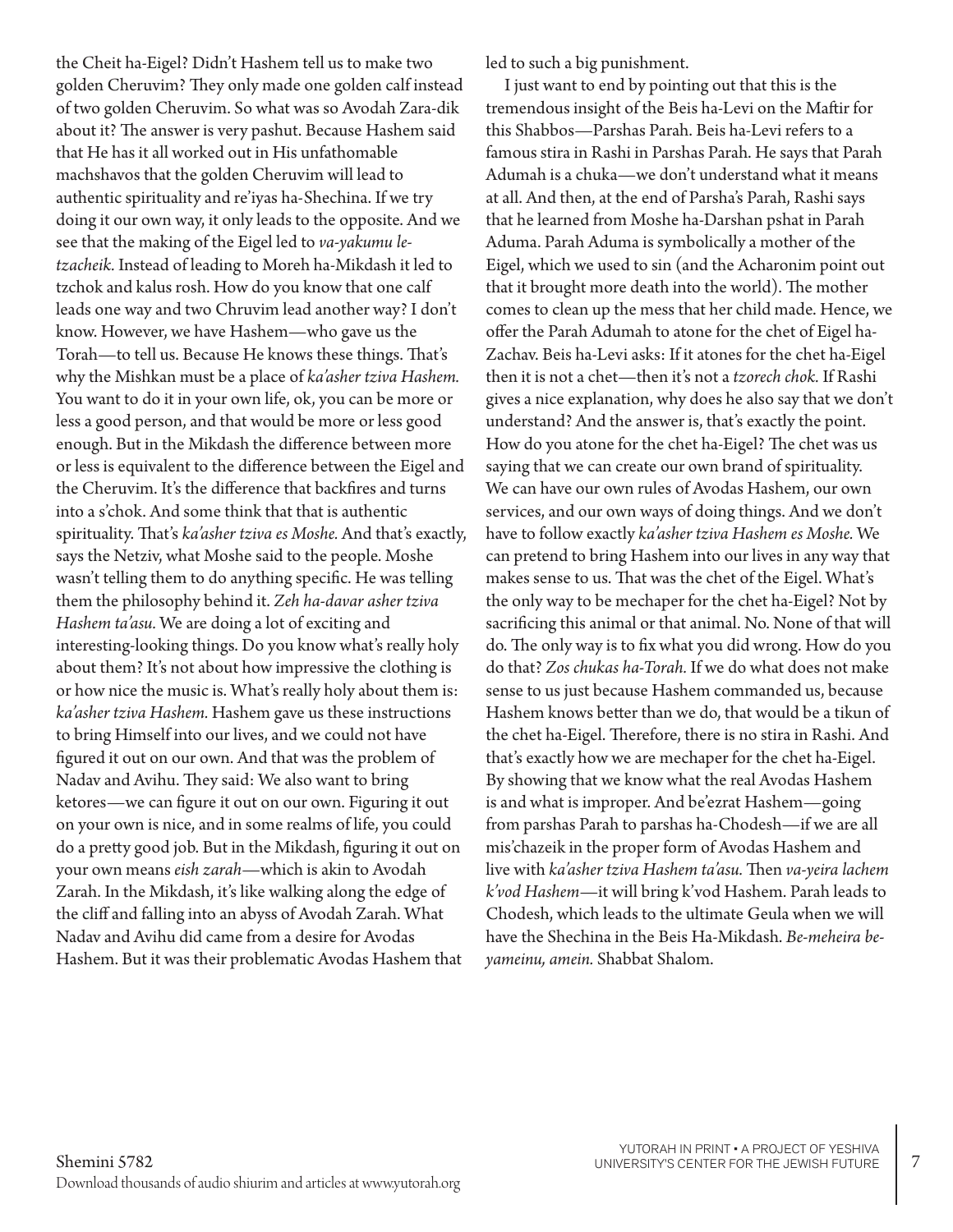### **A Brave New Kosher World**

*Rabbi Moshe Taragin*

The Biblical laws governing<br>
which chew their cud be kosher, while those with<br>
more direct digestive "flows" be forbidden? Why should<br>
why should kosher food appear random. Why should animals which chew their cud be kosher, while those with split-hoofed animals be kosher while straight-pawed animals be banned? Selecting birds based on the bone structure of their tiny legs seems capricious. Though the criteria determining kosher items may seem haphazard, our tradition asserts that foods forbidden by Hashem are toxic to human health and hazardous for spiritual welfare. It is highly unlikely that science will uncover medical reasons to rationalize kosher dietary norms. However, faith does not require scientific ratification and we adhere to the laws of kosher with conviction that we are not just conforming to Hashem's will, but also, cultivating a healthier lifestyle and a purer spiritual existence.

#### **A Life of Temperance**

Beyond the benefits of avoiding specific 'harmful' foods, maintaining a kosher lifestyle adjusts our overall attitude toward the experience of eating. We depend upon food for nutrition and for survival. Furthermore, we draw great physical, emotional and social benefit from the experience of eating. Hashem desires this human benefit and our recitation of blessings before and after eating validates these enjoyments.

Yet, there is a thin line between enjoying eating and obsessing over food. A quick "recall" of the 180-day long party of Shushan - complete with an endless food-orgy and induced regurgitation- is enough to remind us of the horrors of unlimited food consumption. By banning

most animals, the Torah isn't just protecting us from specific harmful species. It is also tailoring a lifestyle which balances the joy of food against the dangers of addiction or obsession.

I remember the horror which my revered Rebbe HaRav Lichtenstein expressed upon reading a newspaper article which reviewed and rated the in-flight meals of various airlines. He was so dismayed that something so trivial should warrant this type of attention and interest! Similarly, he would routinely conclude his Torah lectures a half an hour after lunch began to train us not to be enslaved to our stomachs. I vividly recall the hunger pangs I sensed as I was being trained that moral and religious

commitment were more important than my appetite. Keeping kosher should lend us overall dietary discipline.

#### **Creating Distance**

The section in parshat shmini which details kosher and non-kosher animals, concludes with the instruction to live our lives as "kodesh". The word kodesh is commonly interpreted as "holy" or pious" but, actually instructs us to be "separate" or "detached" from this world. Hashem possesses no physical attributes and is therefore the ultimate kodesh- completely different from our reality and completely separate from it. In our attempt to simulate Hashem, we are also encouraged to be partially "detached" from this physical world. Limiting our food intake, partially disconnects us form the sensual pleasures of this world.

Judaism does not venerate extreme self-deprivation or ascetism. There are built-in limits upon fasting, upon celibacy and upon other forms of self-deprivation. However, we are meant to temper our desires and to impose our will over our cravings. The restrictions upon food intake and the strict laws of food preparation deters unbounded and unrestrained food indulgence.

Our Pesach experience is riveted by even stricter laws which limit food consumption far "beyond" the normal kosher routine. Chametz is not only forbidden to eat but cannot be owned; owning chametz may lead to inadvertently consuming chametz. Pesach commemorates our emancipation from the indignities of slavery and the genesis of a people who aspire toward spiritual nobility. The tightening of dietary restrictions during Pesach shields us from slipping back into slavery.Not just subjugation to a human tyrant but slavery to our base desires.

Kosher food limitations aren't just "targeted" laws preventing us from consuming hazardous species. These laws encourage us to calibrate our relationship with food. Eating healthy and enjoying our food are legitimate elements of physical emotional and spiritual well-being. Unlimited pursuit of food and unrestrained binging are not.

#### **A Deliberate Life**

In the concluding section of parshat Shemini, the Torah alludes to a third benefit of a kosher lifestyle: By preserving kosher laws we learn to distinguish between separate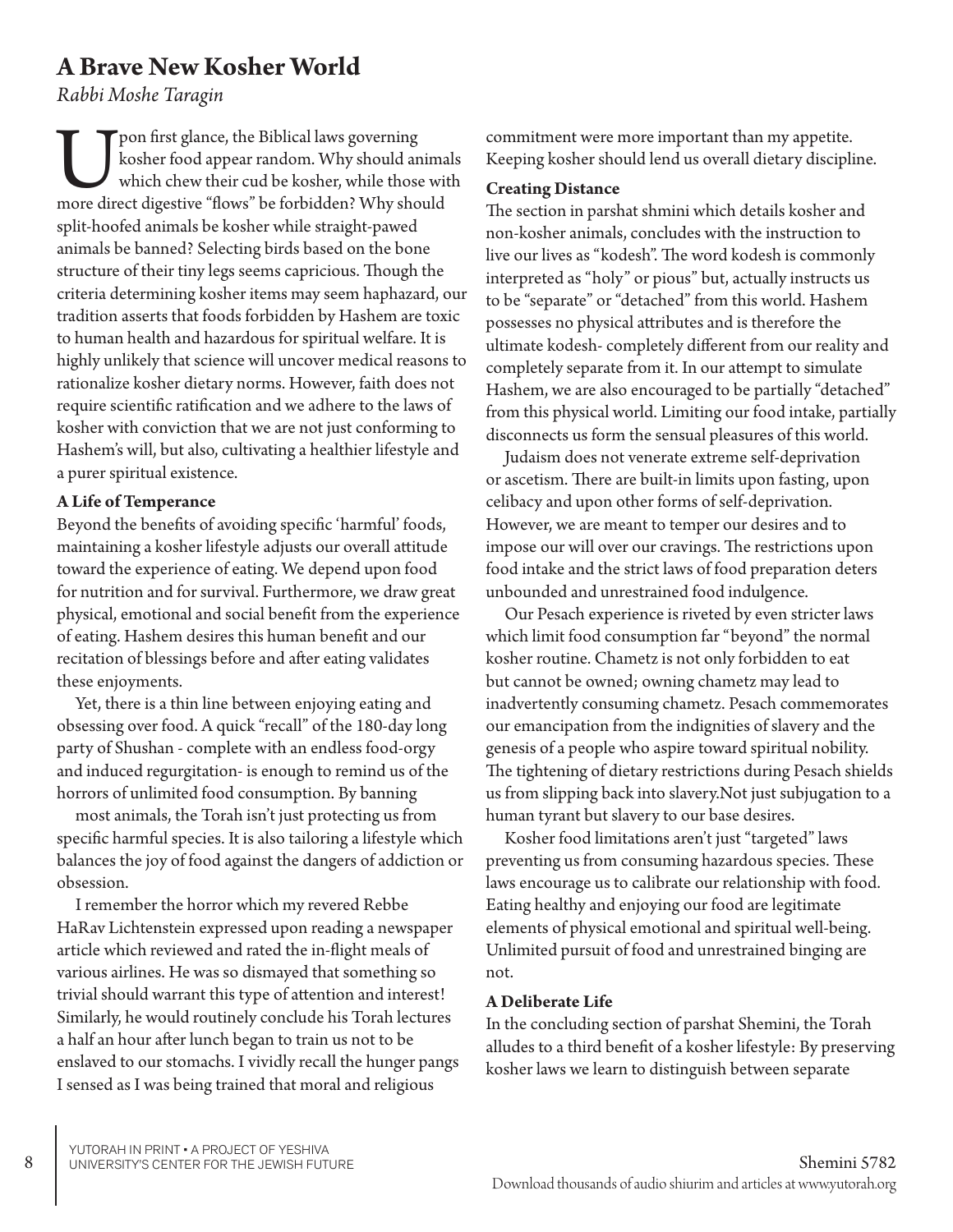between tamei (impure) and tahor (pure) animals. Kosher laws force us to make deliberate choices about our daily routine. Keeping kosher lessons us about making decisions in life. Just as we discriminate between pure and impure animals, we also take care to distinguish between moral and immoral behavior. We filter our cultural influences rather than mindlessly succumbing to them. These questions lie far beyond the scope of kosher laws, but if we are discriminatory "eaters" we also aim to be morally and religiously discerning people.

#### **Has it Become too Easy?**

By granting unprecedented access to a broad range of kosher food, the modern world has greatly simplified the experience of 'keeping kosher'. The emergence of national and international kashrut organizations, coupled with the ability to efficiently transport kosher food across the globe has provided reasonably accessible kosher food to a broad audience. Recently, kosher food accessibility for vacationers has dramatically expanded, liberating 'kosher travel' across the globe.

In the state of Israel, we aim to provide national kosher coverage even for those who would not purposely choose

### **Living Holy, Living Higher**

*Mrs. Michal Horowitz*

In this week's parsha, Parshas Shemini, after<br>commanding us regarding ma'achaalos mutaros<br>and asuros (permitted and forbidden food-stuffs),<br>including animals, fowl and fish (Vayikra 11), the pasuk n this week's parsha, Parshas Shemini, after commanding us regarding ma'achaalos mutaros and asuros (permitted and forbidden food-stuffs), ּכִ י אֲ נִ י ה', אֱ ֹלקְ יכֶ ם, וְ הִ תְ קַ ּדִ ׁשְ ּתֶ ם וִ הְ יִיתֶ ם קְ דֹׁשִ ים, ּכִ י :us commands י ִנ ָא שׁוֹד ָק - For I am Hashem, your G-d, you are to sanctify yourselves and you shall be holy, for I am holy (Vayikra 11:44). We are commanded to be holy. Yet holiness is an esoteric concept, a mitzvah that is not tangible and not concrete. How can we achieve holiness, and what does this mean?

Rav Yaakov Bender shlita, Rosh Ha'Yeshiva Yeshiva Darchei Torah, writes, "Kedusha - holiness - is a word so basic to Yiddishkeit. Our Creator, the Borei Olam, is Kadosh, holy, and we are mandated to emulate Him (see Sotah 14a and Shabbos 133b), to find ways to create kedushah in our lives. But what does it mean, to be kadosh?

"Sometimes, you hear a word used in a certain context, again and again. Holiness, to many people, is connected

kosher. As a kosher diet is fundamental to Jewish identity, we hope to provide this baseline to every Israeli citizen. In most instances, both in Israel and abroad, maintaining kosher lifestyle requires much less exertion and far less struggle than it entailed for our ancestors.

At a practical level, these developments are welcome and have popularized kosher experience across a broad range of the Jewish world. However, the ease of keeping kosher may dull us to the value of keeping kosher. In many areas, our practice of religion has become decidedly easier than in the past. Take, for example the modern experience of Shabbat, which has become significantly upgraded through electricity, home appliances and shabbat clocks. When religion becomes too 'easy' the meaning behind religion becomes obscured. Struggle lends resolution to religion while facility and ease blur that resolution. If we lose sight of the "meaning" behind religious experience, it can become dry and flaccid. Has keeping kosher become too easy? Do we find meaning in keeping kosher or has it just become part of the "background" of Jewish life in the modern world?

with asceticism, a holy person being someone who fasts, or immerses in a mikvah regularly. This is certainly part of kedushah, but it is not the full extent of kedushah. Kabbalas Ha'Torah changed the essence of our nation, investing every single person with a new mission and new abilities.

"But, wonders the Meshech Chochmah in Parshas Yisro, what did Kabbalas HaTorah change for Moshe Rabbeinu? He had been able to ascend to heaven even before the Giving of the Torah! Had he not already reached perfection, the epitome of holiness?

"Until Matan Torah, explains the Meshech Chochmah, Moshe Rabbeinu could serve Hashem, but only through spiritual means, connecting through ruchniyus; the chiddush, the innovation of Matan Torah, was that it allowed man to access the greatest kedushah possible through gashmiyus, through physical tools. Food and drink, clothing and furniture, interpersonal relationships and words between people… suddenly, it could all be sanctified. Man became holy.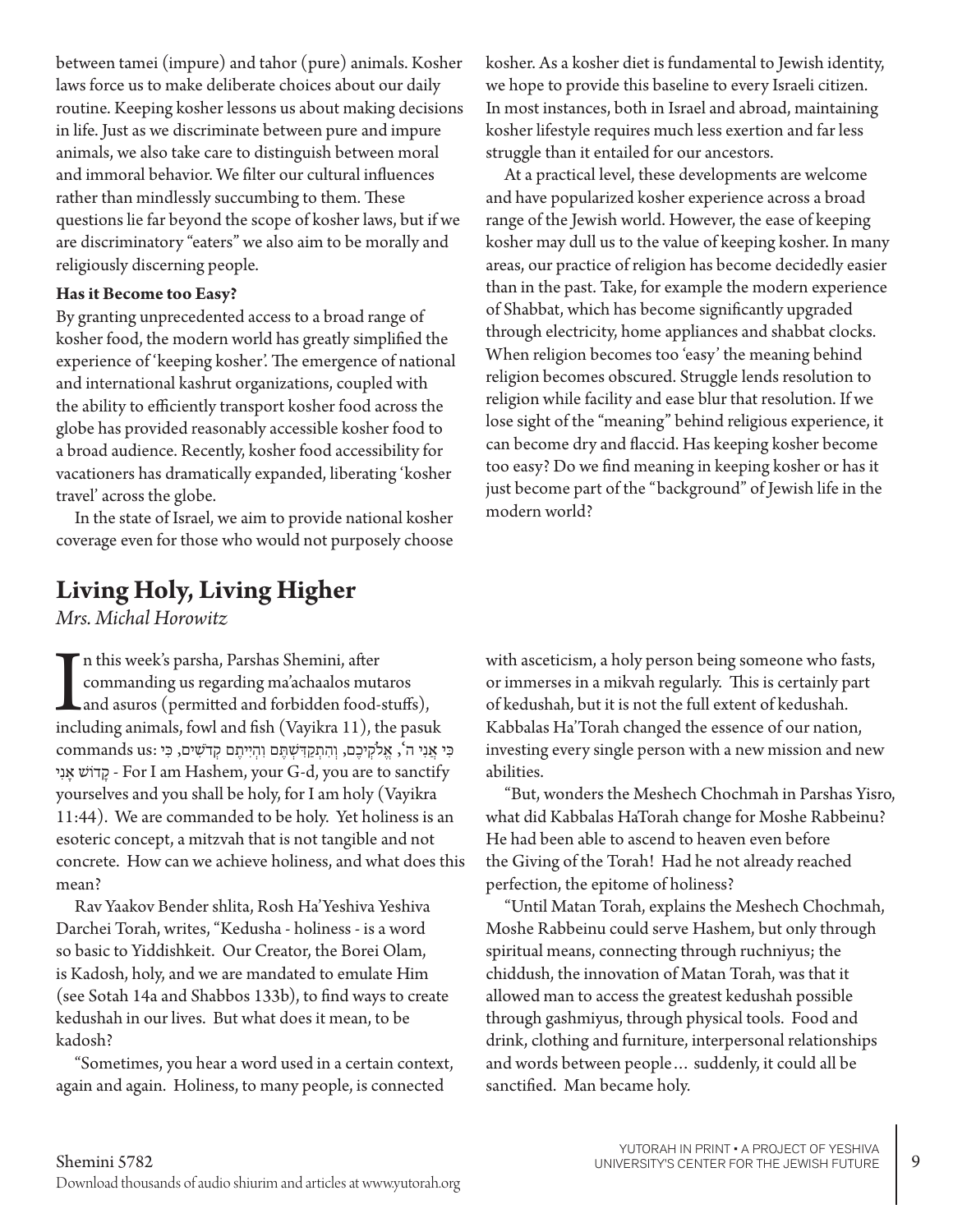"At the sneh, the burning bush, Hashem told Moshe (Shemos 3:5), "Remove your shoes from upon your feet, for the place upon which you stand is holy ground," as if to say: 'Take off the clothing that serve as vehicles for your gashmiyusdik'e living. Remove your chomer (physical components of self) as you approach Me. Here, as you stand before G-d, you must be an angel.'

"However, that was before Matan Torah. After Matan Torah, the shoes are part of the package. The package called a 'mentch,' to whom the Torah was given. The Torah is telling us: 'Be Holy! Figure out how to live and exist within society, to be a father and husband and friend who is holy, for I am holy.' The Creator invested us with kedushah and planted us in a world where we are meant to spread that holiness, to invest our relationships and interactions with kedushah… Kedusha, we must teach our children, is always within reach. If there are people around you, there are opportunities to be holy. You just have to look for them" (Rav Yaakov Bender on Chumash, Artscroll, p.189-191).

What a beautiful, relevant and applicable message and lesson. What is holiness? Eating, drinking, dressing, interacting and living in this world; but knowing how to eat, drink, dress, interact and live within the parameters of Torah. While pre-Matan Torah, Moshe had to remove his shoes, i.e.: divest himself of physicality to achieve holiness and connection with G-d, after Matan Torah, we are commanded regarding what we can eat, and what we cannot eat, and that very engagement in the physical world has the capacity to make us holy. Through elevated physical living, holiness can be attained.

"There were times that Rebbetzin Kanievsky a'h gave away so much of the food in her house to their daily orchim - visitors, petitioners, and indigent people alike that she or a granddaughter had to go to the grocery store to replenish basic provisions. Some people would just walk into the house and go to the refrigerator in her bedroom (the kitchen was too small to accommodate one) and help themselves to a meal or take out most of the food! During

### **We Didn't Start the (Strange) Fire**

*Rabbi Steven Gotlib*

10

**Parshat Shemini opens with Aharon and his sons finally beginning their service as priests. Things take a turn for the worst, though, when Aharon's** finally beginning their service as priests. Things take a turn for the worst, though, when Aharon's the last three years of her life, one grandson came daily and put stickers on some of the food in the refrigerator and on one bottle of the diet grapefruit drink that Rav Chaim favors. The stickers said 'Reserved exclusively for the Rav and Rabbanit.' Sometimes even this didn't help; people either didn't notice the stickers or ignored them.

"Because the Rebbetzin did not want to reach the point where there would be no food left for R' Chaim, she allowed one - and only one - container to be labeled as reserved. A few times the grandchild affixed a sticker that said, 'Please don't take.' The Rebbetzin removed those stickers and said that she didn't like the wording, as everything in her refrigerator was intended for everyone.

"A certain woman, 'Milka,' took advantage of living nearby and would regularly empty out most of the contents of the Kanievsky fridge, including many homebaked items. She told the Kanievsky family members that the Rebbetzin had given her permission to feed her family from the Kanievsky fridge. The relatives begged Rebbetzin Kanievsky to discontinue allowing Milka to help herself to the food. The Rebbetzin replied, 'Should the woman and her family starve? I always make sure there's enough food for Abba and me, and my refrigerator and food are public property'" (Rebbetzin Kanievsky, Artscroll, p.316).

Torah and ruchniyus are holiness, and gashmius must also be channeled into holiness, so that we may eat what is permitted, refrain from that which is forbidden, and thereby fulfill the dictum: you are to sanctify yourselves and you shall be holy, for I am holy.

May the unparalleled, indescribable kedusha of Maran Sar Ha'Torah, HaRav HaGaon Rav Chaim Kanievsky, zt'v'k'l, zy'a and his tzadekes eishes chayil, Ha'Rabbanit Kanievsky a'h, bring shemirah, yeshuos, besuros tovos and the geula asida to our nation and our Land.

For G-d will comfort Tzion, comfort all her destroyed places, and make her deserts like Eden, and her dried places like the garden of Hashem, gladness and joy will be found in her, thanks and the voice of song (Yeshayahu 51:3).

sons Nadav and Avihu bring an aish zarah ("strange fire"), which had not been commanded, to the altar for Hashem. This resulted in a fire coming forth from Hashem and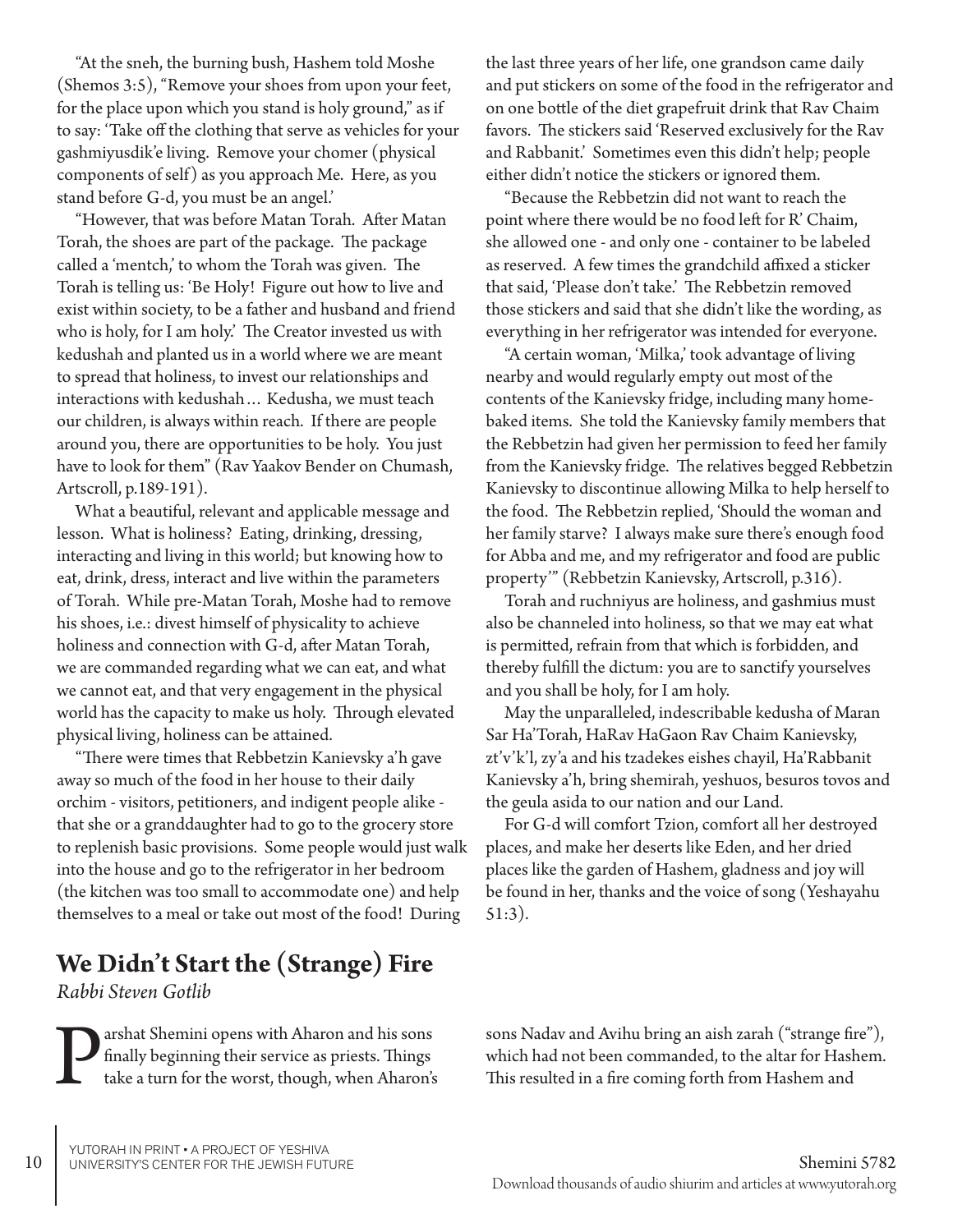consuming the two young priests, killing them. (Vayikra 10:12) To properly understand this event, we must examine what exactly this "strange fire" was and why it prompted such a striking reaction from Hashem.

The Talmud (Eruvin 63a) cites Rabbi Eliezer's explanation that Nadav and Avihu were punished for issuing a halachic ruling to bring the fire in the presence of their teacher, Moshe. This position is quoted by Rashi (Vayikra 10:2) in addition to an alternative approach in the name of Rabbi Yishmael. The latter's opinion (Vayikra Rabbah 12:1) was that Nadav and Avihu were punished because they brought their offering while intoxicated. The proof brought for this opinion is that a mere few verses later, Hashem commands that no sacrifices be drunkenly offered. (Vayikra 10:811)

Rabbi Nachman of Breslov (Likutei Moharan 41) expands on this discussion, teaching that excitement in holiness can be likened to wine that gladdens, while the uncommanded "strange fire" can instead be likened to wine that makes one intoxicated and strengthens the evil inclination. In many ways, this position bridges the gap between the two ideas that Rashi shares. Nadav and Avihu were so excited to serve Hashem that they could not wait to hear from Moshe about how they should go about it. That excitement unfortunately led them to do something that was ultimately against Hashem's will. In effectively becoming drunk with excitement, they went too far and caused profanity rather than sanctification.

But why would Nadav and Avihu have thought that they could take such important religious matters into their own hands in the first place? Rabbi Mordechai Yosef Leiner, the Ishbitzer Rebbe, answers this question while adding yet another layer of depth to these happenings. Rabbi Leiner wrote (Mei HaShiloach, Shemini) that all sins recorded in the Torah have a lesson to teach all of Israel. So what can

### **With the L-rd as Our Partner**

*Rabbi Ephraim Z. Buchwald*

This week's Torah portion, parashat Shemini, opens<br>with a description of the eighth and final day of the<br>consecration ceremony of Aaron and his sons. This<br>day, that was expected to be the highpoint of Aaron's life, with a description of the eighth and final day of the consecration ceremony of Aaron and his sons. This day, that was expected to be the highpoint of Aaron's life, was suddenly turned into a day of great tragedy for Aaron when his two eldest sons, Nadav and Avihu, died because they brought a strange fire upon the altar.

we learn from the deaths of Nadav and Avihu?

*… the incident of Nadav and Avihu recorded in the Torah comes to teach the individual fear. For they too were clean [of sin] through their mother, for she was the sister of Nachshon son of Aminadav, from whom emerged the kingdom of the house of David. And a king may breach a fence, since he is confident that his will is the will of God, blessed be He. They could, therefore, rely on their will, which was surely from God, blessed be He. But God, blessed be He, showed that a person should do nothing without [first] clarifying it seven times. (translation by Rabbi Itamar Eldar)*

In other words, Nadav and Avihu were at a high enough level that they would have been able to intuit the Divine Will. However, they didn't make sure that it was in fact what Hashem really wanted. They trusted their gut and went straight into service without taking time to confirm their intuitions, and that is why they were punished.

The four approaches we've seen are united in a fundamental way: Nadav and Avihu put themselves above what was expected of them as priests. Whether due to disrespecting the authority structure, being intoxicated on the job, getting too immersed in their excitement, or not using proper confirmation protocol, the two thought that their feelings were more important than those of anyone else in the camp.

This fire of selfgratification at the expense of the ideal system has, to quote Billy Joel, been "burning since the world's been turning." Afterall, the sin in Gan Eden, murder of Hevel at the hands of Kayin, and so many more sins, had a similar root. Billy Joel sang that even though we didn't light this fire, we still try to fight it. But Nadav and Avihu didn't. Rather than fight that fire, they added oil, resulting in a lesson for all Israel to learn: There is room for excitement in our service of Hashem, but we can never lose sight of our primary obligations as servants of Hashem.

In Leviticus 9, the Torah describes in great detail, the various rituals that were part of the ceremony of consecration. As the ceremony reached its crescendo, the Torah reports, Leviticus 9:22: וַיִּשָׂא אַהֲרֹן אֵת יָדָו אֵל  *and people the towards hands his raised Aaron* ,הָ עָ ם, וַ יְבָ רְ כֵ ם *blessed them.* According to tradition, for the first time, Aaron pronounced the priestly blessings that are found in